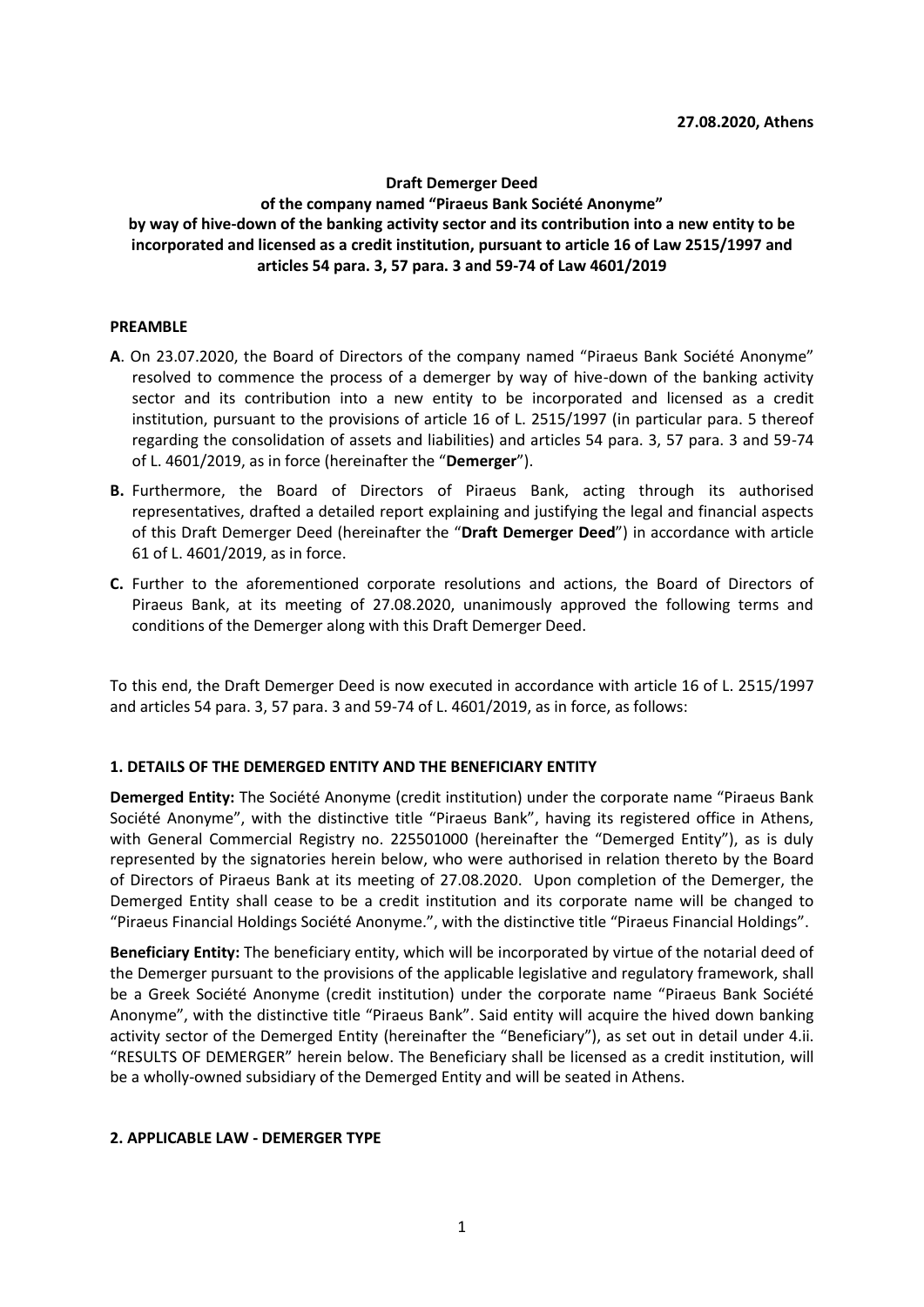The Demerger will be effected in accordance with the provisions of article 16 of L. 2515/1997 (in particular paragraph 5 thereof regarding the consolidation of assets and liabilities), in conjunction with articles 54 para. 3, 57 para. 3, 59-74 and 140 para.3 of L. 4601/2019 and article 145 of L. 4261/2014, as in force, by way of hive-down of the banking activity sector of the Demerged Entity and its contribution to the Beneficiary, which will be incorporated upon completion of the hivedown. The Demerger will require the approval of the General Meeting of the Demerged Entity's shareholders, which shall be obtained as prescribed by law and the Demerged Entity's Articles of Association.

## **3. TRANSFORMATION BALANCE SHEET DATE - BANKING ACTIVITY SECTOR**

The assets and liabilities of the hived down sector, as reflected on the Demerged Entity's Transformation Balance Sheet dated 31 July 2020, which was drawn up for the purposes of the Demerger and is attached hereto as Appendix I, forming an integral part hereof (hereinafter the "**Transformation Balance Sheet**"), and as these will be formed until the completion of the Demerger, shall be transferred in the context of the Demerger as balance sheet items of the Beneficiary pursuant to article 16 para. 5 of L. 2515/1997.

The banking activity sector, which shall be contributed to the Beneficiary for the purposes of the Demerger, consists of the following:

- i. all deposits;
- ii. all loans with all their corresponding collaterals;
- iii. all liabilities of the Demerged Entity arising from bond loans issued by the Demerged Entity or its subsidiaries, in relation to which the Demerged Entity acts in its capacity as issuer or guarantor, as the case may be, with the exception of the obligations of the Demerged Entity under the following instruments:

(a) all Fixed Rate Reset Dated Subordinated Guaranteed Notes due 26 June 2029 of a total nominal value of €400,000,000, ISIN XS2018638648, in respect of which the Demerged Entity has substituted as Issuer its subsidiary and original issuer of the notes in question "Piraeus Group Finance Plc", under the terms of the Medium-Term Note Programme;

(b) all Fixed Rate Reset Tier 2 Notes due 19 February 2030 of a total nominal value of €500,000,000, ISIN XS2121408996;

(c) all State Subscribed Reset Perpetual Contingent Convertible Common Equity Tier 1 Capital Bonds of a total nominal value of €2,040,000,000, which were issued by the Demerged Entity on 2 December 2015 pursuant to the provisions of Law 3864/2010;

- iv. unless otherwise specified, all notes held by the Demerged Entity regardless of the relevant issuer (other than those specified under (iii) (a), (b) and (c) herein above) (including, among others, (a) the "Profit Participating Note due 2033", issued by the SPV under the corporate name "Piraeus SNF DAC", (b) the senior notes issued by the SPVs under the corporate names "Phoenix NPL Finance DAC", "Vega I NPL Finance DAC", "Vega II NPL Finance DAC" and "Vega III NPL Finance DAC", and (c) 5% of the mezzanine and junior notes issued by the SPVs under the corporate names "Phoenix NPL Finance DAC", "Vega I NPL Finance DAC", "Vega II NPL Finance DAC" and "Vega III NPL Finance DAC"), with the exception of 95% of the mezzanine and junior notes issued by the aforementioned SPVs, which shall be retained by the Demerged Entity;
- v. all of the Demerged Entity's participations in domestic and foreign legal persons and other entities or undertakings, including participations in subsidiaries, with the exception of the following participations in: (a) the Greek Société Anonyme under the name "Piraeus Agency Solutions Single-Member Société Anonyme Company for the provision of Insurance Products' Distribution and Financial Services", (b) the Ukrainian banking corporation under the name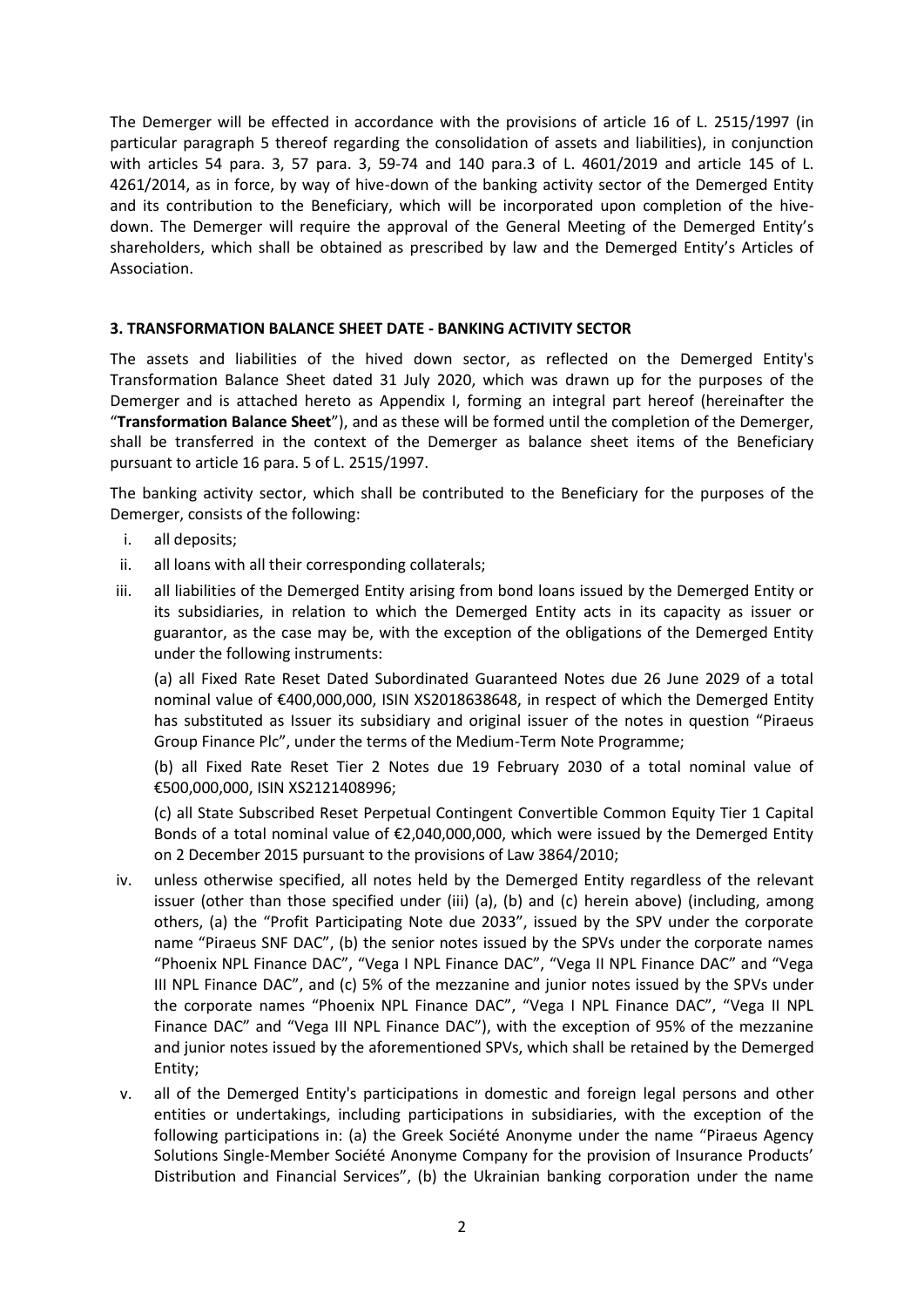"JSC PIRAEUS BANK ICB" and c) the company under the name "Piraeus Group Capital Ltd", which has its registered seat in the United Kingdom and is engaged in issuing credit instruments;

- vi. all assets and liabilities of the two foreign branches of the Demerged Entity, in particular: (a) of the London branch (PIRAEUS BANK LONDON BRANCH) at 8th Floor, Tower 42, 25 Old Broad Str. EC2N 1 PB, London, UK, with local Branch registration no. BR005808, and (b) of the Frankfurt branch (Piraeus Bank Germany - Frankfurt Branch), at Baseler Str. 46 D-60329 Frankfurt am Main, with local registration no. HRB 51094;
- vii. all real estate assets owned by the Demerged Entity, pursuant to the provisions of paras. 7-9 of article 16 of L. 2515/1997, in conjunction with article 140 para. 3 of L. 4601/2019 as in force;
- viii. the debit balances that have arisen for the Demerged Entity based on the provisions of article 27 (paras. 2 and 3) of L. 4172/2013;
- ix. the right to all deferred tax claims, including those determined in accordance with article 27Α of L. 4172/2013;
- x. tax claims and liabilities related to the banking activity sector created and assessed up to the Transformation Balance Sheet date, in particular the right to set off the credit balances of withholding taxes on credit institutions, including those settled pursuant to the provisions of article 93 of L. 4605/2019, except any tax claims from tax withholdings related to the Demerged Entity; and
- xi. other assets and liabilities, as well as all of the Demerged Entity's reserves contained in the Transformation Balance Sheet, to the extent that they are related to any items transferred to the Beneficiary.

Upon completion of the Demerger, the Demerged Entity will retain certain assets, liabilities and activities related to the following:

- i. directly and indirectly participating in domestic and/or foreign legal entities and other entities, undertakings and companies established or to be established, of any form and object;
- ii. undertaking or carrying on insurance intermediation and insurance distribution activities on a retainer, pursuant to the provisions of L. 4583/2018, as in force from time to time, for and on behalf of one or several insurance undertakings (insurance agent), providing insurance advisory services to third parties and to companies of the Demerged Entity's group, as well as researching, studying and analysing insurance related issues;
- iii. providing financial advisory services involving planning, development, research, reorganisation, assessment, business strategy, acquisitions, sales, mergers and restructuring of companies;
- iv. providing specialised shareholders registry services to domestic and/or foreign legal entities, other entities and undertakings of any form and object, established or to be established in the future, whether listed on a trading venue or not;
- v. other activities and services similar or conducive to the above.

Moreover, as a company listed on the Athens Stock Exchange, the Demerged Entity shall retain the investor relations unit, the shareholders' registry unit, as well as an internal audit unit.

Furthermore, the Demerged Entity will retain the following:

i. the liabilities arising from the following instruments:

(a) the Fixed Rate Reset Dated Subordinated Guaranteed Notes due 26 June 2029 of a total nominal value of €400,000,000, ISIN XS2018638648, in respect of which the Demerged Entity has substituted as Issuer its subsidiary and original issuer of the notes in question "Piraeus Group Finance Plc", under the terms of the Medium Term Note Programme;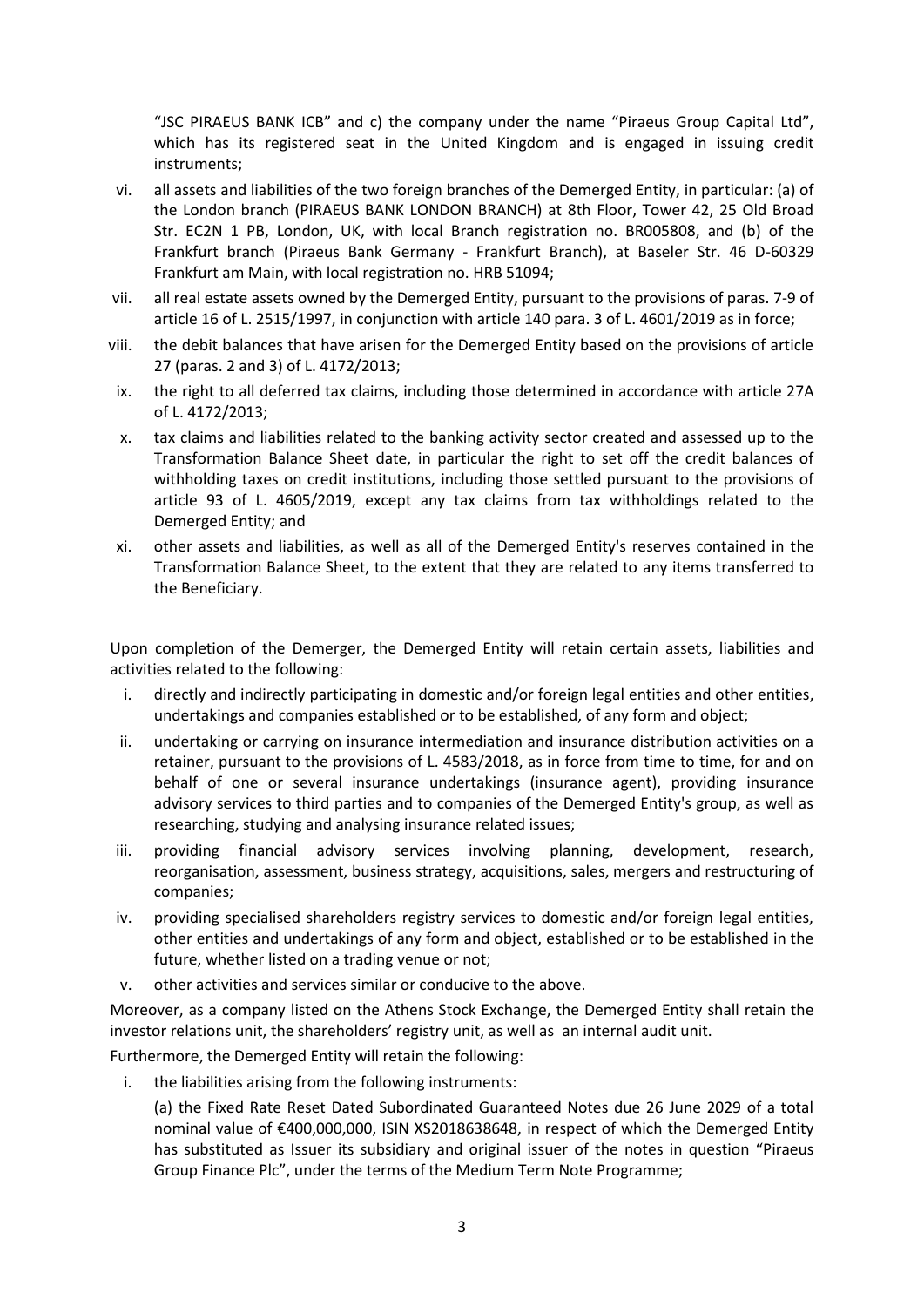(b) the Fixed Rate Reset Tier 2 Notes due 19 February 2030 of a total nominal value of €500,000,000, and ISIN XS2121408996;

(c) the State Subscribed Reset Perpetual Contingent Convertible Common Equity Tier 1 Capital Bonds of a total nominal value of €2,040,000,000, which were issued by the Demerged Entity on 2 December 2015 pursuant to the provisions of Law 3864/2010;

- ii. 95% of the mezzanine and junior notes issued by the SPVs under the company names "Phoenix NPL Finance DAC", "Vega I NPL Finance DAC", "Vega II NPL Finance DAC" and "Vega III NPL Finance DAC",
- iii. its participations in: (a) the Greek Société Anonyme under the name "Piraeus Agency Solutions Single-Member Société Anonyme for the provision of Insurance Products' Distribution Services and Financial Services", (b) the Ukrainian banking corporation under the name "JSC PIRAEUS BANK ICB" and c) the company under the name "Piraeus Group Capital Ltd", which has its registered seat in the United Kingdom and is engaged in issuing credit instruments; and
- iv. cash in the amount of €1,307 mn., primarily for the purpose of subscribing to the Subordinated Notes of a total nominal value of  $\epsilon$ 900 mn. to be issued by the Beneficiary, and the payment of the annual coupons for the years 2020 and 2021 in respect of the €2,040 mn. State Subscribed Reset Perpetual Contingent Convertible Common Equity Tier 1 Capital Bonds, amounting to approx. €165 mn. per annum.

It is noted that the verification of the book value of the hived down sector's assets, as these are reflected on the Transformation Balance Sheet, has been conducted by the auditing company PriceWaterhouseCoopers Auditing Company S.A. and, in particular, by the Certified Auditor Dimitrios Sourbis (Ref. No. SOEL 16891), who was appointed by virtue of the decision adopted by the Demerged Entity's Board of Directors on 23.7.2020 in accordance with article 16 para. 5 of L. 2515/1997 and article 140 para. 3 of L. 4601/2019. All actions concerning the hived-down banking sector, which will be effected following the date of the Transformation Balance Sheet and until the Demerger Date (as defined below), shall be deemed to have been conducted for the account of the Beneficiary.

## **4. RESULTS OF DEMERGER**

The Transformation Balance Sheet items of the hived down sector, as these will be formed until the Demerger Date (as defined herein below), shall be treated following the Demerger, as balance sheet items of the Beneficiary.

On the date of registration of the final demerger deed, which shall be drawn up as a notarial deed, with the General Commercial Registry (hereinafter the "**Demerger Date**"), where all other documents prescribed by law shall be filed together with the relevant resolution of the General Meeting of the Demerged Entity's shareholders, the relevant approval of the competent supervising authority and the license to the Beneficiary to operate as a credit institution, the Demerger process shall be concluded and the following shall apply simultaneously and ipso jure vis-a-vis the Demerged Entity and the Beneficiary, as well as third parties:

- i. The Beneficiary shall be incorporated under the Articles of Association to be adopted by the General Meeting of the Demerged Entity's shareholders and included in the final Demerger Deed, which shall be drawn up as a notarial deed.
- ii. The Beneficiary, which will obtain a license to operate as a credit institution, shall substitute the Demerged Entity by way of universal succession to all contributed assets and liabilities, as these are set out in the Transformation Balance Sheet of the hived down sector and formed until the Demerger Date. In the context of the universal succession, pursuant to the provisions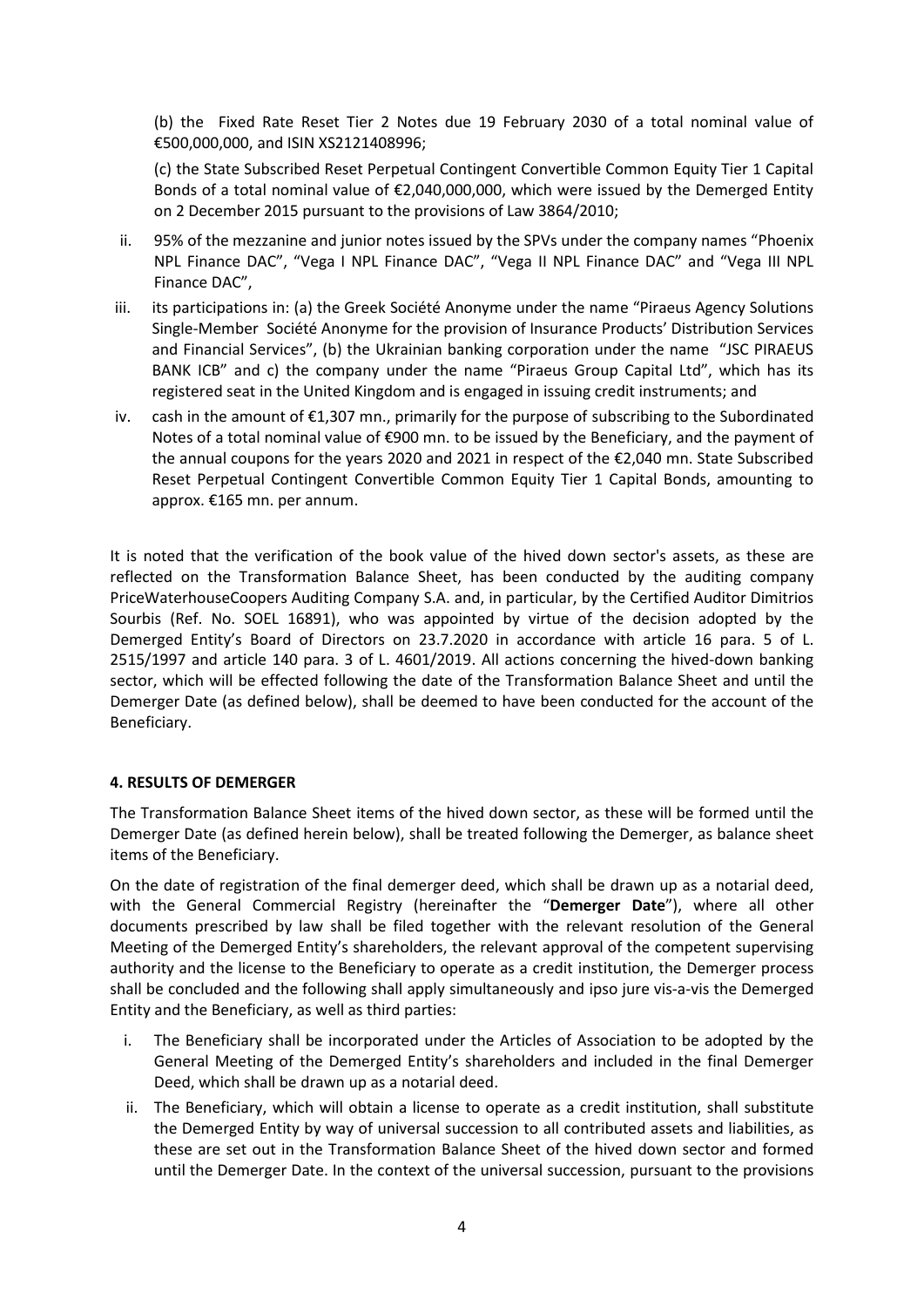of article 70 para. 2a of L. 4601/2019, the Beneficiary shall acquire all rights, obligations and legal relationships of the hived down sector or related thereto in general, including all administrative licenses issued in the Demerged Entity's name concerning the contributed assets.

It is noted that, as part of the contribution of the hived down sector, all other rights, obligations, intangible assets and any other assets or liabilities related to the hived down sector in general shall be transferred to the Beneficiary without the need for any specific reference herein or in the final Demerger Deed, which shall be drawn up as a notarial deed. Unless otherwise provided herein, any assets and liabilities, authorizations of any kind, rights or legal relationships of the Demerged Entity related to the hived down sector, including without limitation all rights on trademarks, distinctive marks and intellectual property rights, are transferred to the Beneficiary, even if not explicitly mentioned in the Transformation Balance Sheet.

It is noted that any and all Demerged Entity's rights over real estate assets (whether rights in rem or otherwise), regardless whether they have been exercised to this day, are transferred to the Beneficiary without the need for any specific reference herein or in the final Demerger Deed, which shall be drawn up as a notarial deed.

It is clarified that, in the case of rights, obligations and, in general any assets or liabilities or legal relationships of the hived down sector or related to it, which are governed by foreign law that does not recognize the concept of universal succession in case of a hive down under Greek law, the Demerged Entity and the Beneficiary shall arrange for all appropriate action to be taken, in order to consummate the transfer of such assets, rights, obligations and legal relationships to the Beneficiary in accordance with applicable law, as in force.

To the extent that it is not feasible to transfer said assets, rights, obligations and legal relationships to the Beneficiary as set out herein above, the following shall apply: in relation to any non-transferred obligations, the Beneficiary shall duly fulfil such obligations and shall remit to the Demerged Entity without any undue delay any amount irrevocably charged to the latter; whereas in relation to any rights, the Demerged Entity shall collect or liquidate these in accordance with the Beneficiary's instructions, without the right to re-invest the above amounts, and shall subsequently deliver the liquidation proceeds to the Beneficiary without undue delay, however there shall be no obligation to remit any amount to the Beneficiary prior to having received the same. Moreover, the Demerged Entity shall not dispose of any such assets in any way, other than to secure their corresponding remittance to the Beneficiary and subject to the prior written consent of the Beneficiary.

- iii. The Demerged Entity shall become a shareholder of the Beneficiary by acquiring the shares to be issued by the Beneficiary as described herein below (under 7 "EXCHANGE RATIO").
- iv. Any pending lawsuits of the Demerged Entity, which relate to the hived down sector, shall be continued ipso jure by the Beneficiary or against it, without any specific reference needed on the part of the Beneficiary for the continuation of the proceedings, and no legal interruption of the trial shall take place as a result of the Demerger. With respect to any lawsuits of the Demerged Entity pending abroad, which relate to the hived-down sector, the Demerged Entity and the Beneficiary shall proceed with any necessary actions, as per the applicable procedural law, for the continuation of the proceedings by the Beneficiary and, where required pursuant to the applicable foreign procedural law, the trial shall continue with both the Beneficiary and the Demerged Entity as litigants, in which case the provisions of this para. 4(ii) shall apply accordingly. To the extent that in the abovementioned cases it is not feasible for the Beneficiary to continue the proceedings, same shall be continued by the Demerged Entity on the instructions and at the expense of the Beneficiary and, as to all other matters, the provisions of this para. 4(ii) shall apply accordingly.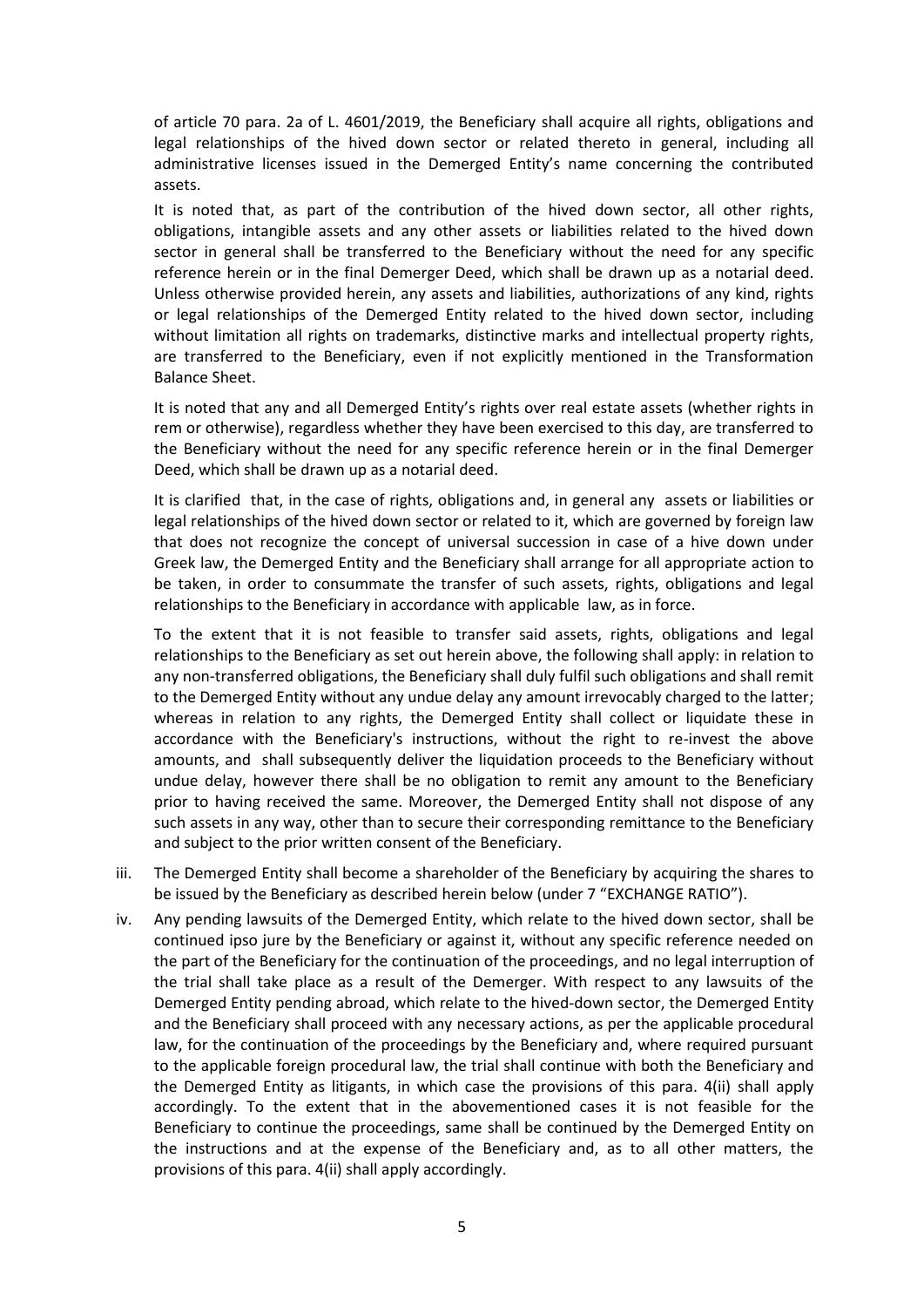## **5. HELLENIC FINANCIAL STABILITY FUND RIGHTS**

The Hellenic Financial Stability Fund (hereinafter referred to as the "**HFSF**") holds 115,375,400 shares of the Demerged Entity, representing approximately 26.42% of the share capital of the Demerged Entity.

The HFSF will exercise towards the Demerged Entity and the Beneficiary all rights under L. 3864/2010, as amended and in force, as well as those arising from the "Relationship Framework Agreement" as in force or as may be amended pursuant to the provisions of L. 3864/2010, as a result of the Demerger.

In light of the Demerger and in order to the preserve the current HFSF rights under the law and the RFA and to enable the exercise of such rights towards the Beneficiary and Demerged Entity (according to the provisions of paragraphs (i) and (k) of article 2 and paragraph 12 of article 10 of L. 3864/2010, as amended and in force), the parties will negotiate in good faith any amendment to the clauses of the RFA, which is necessary to this end, in accordance with the first passage of paragraph 4 of article 6 L.3864/2010, as in effect.

None of the provisions hereof, as well as any other corporate or other act, transaction, action or statement effected in the context of the Demerger process, including but not limited to the final Demerger Deed, which shall be drawn up as a notarial deed, may abolish, limit, hinder, diminish, or in any way undermine, directly or indirectly, the existing rights of the HFSF towards the Demerged Entity and/or the Beneficiary.

# **6. SHARE CAPITAL**

The share capital of the Beneficiary will amount to €5,400 mn., i.e. the amount equal to the net book value of the assets and liabilities of the hived down banking sector, after deducting any reserves associated with such sector, and shall be divided into 5,400,000,000 common, registered voting shares, each with a nominal value of  $£1.00$ .

# **7. EXCHANGE RATIO**

Upon completion of the Demerger, the Demerged Entity shall acquire all shares to be issued by the Beneficiary as set out in clause 6 hereof.

The terms of the Demerger are considered fair and reasonable given that, pursuant to the provisions of article 16 of L. 2515/1997 and article 57 para. 3 of L. 4601/2019, the Demerged Entity shall receive all shares of the Beneficiary in return for the assets to be transferred to the latter.

In order to confirm the above, the Board of Directors of the Demerged Entity assigned on 23.07.2020 the auditing company "PriceWaterhouseCoopers Auditing Company S.A." and, in particular, Certified Auditor Dimitrios Sourbis (Ref. No. SOEL 16891), to provide the opinion prescribed under article 16 para. 5 of Law 2515/1997, regarding the exchange ratio, which is as follows: "*As per para. 3 of Article 57 of L. 4601/2019 "The demerger through a hive down and the establishment of a new company or new companies is the act by which a company (demerged entity) without being dissolved, transfers to one or more companies that are simultaneously being incorporated (beneficiaries) the sector or sectors defined in the draft demerger deed with the acquisition by the [demerged entity] of the shares of the beneficiary [...] " it is self-evident that there is no share exchange ratio and therefore there is no need to provide an opinion as to whether the share exchange ratio is fair and reasonable as well as, an information on valuation methods for the determination of a proposed share exchange ratio. This demerger is fair and reasonable because the Demerged Entity will acquire all the Beneficiary's shares in exchange for the contributed assets".*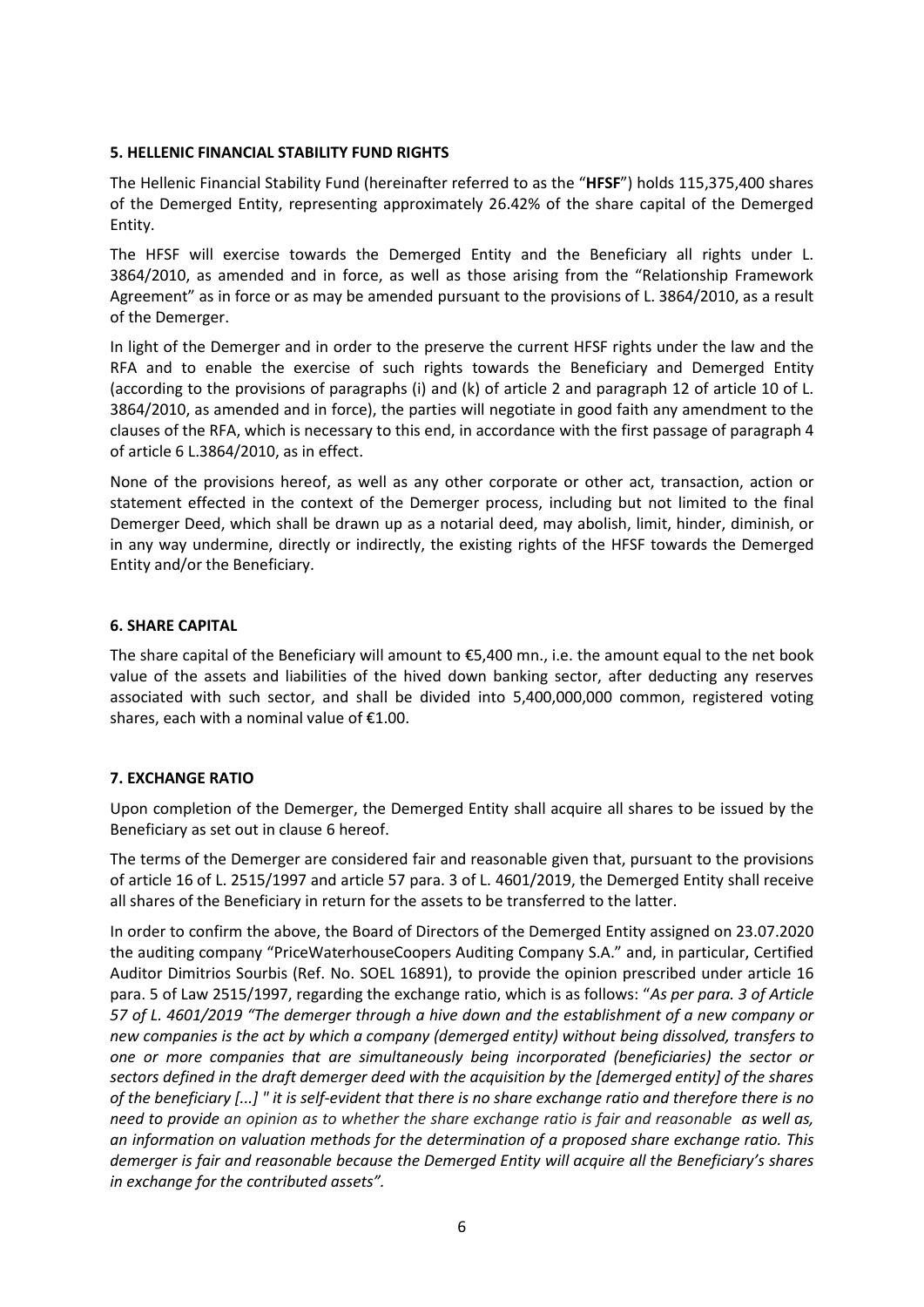## **8. ACTIONS AND FINANCIAL RESULTS OF THE DEMERGED ENTITY FROM 01.08.2020 TO THE DEMERGER DATE**

All actions of the Demerged Entity from August 1st, 2020 to the Demerger Date, which relate to the hived-down sector, shall be deemed to have been conducted for the account of the Beneficiary, as provided in articles 59 para. 2(e) and 70 of L. 4601/2019, in conjunction with article 16 of L. 2515/1997, and the relevant amounts shall be transferred to the books of the Beneficiary by virtue of a single entry on the Demerger Date.

## **9. DELIVERY OF THE SHARES TO BE ISSUED AS A RESULT OF THE DEMERGER**

On the Demerger Date, the Beneficiary shall proceed to any necessary actions, in order to register the Demerged Entity as the sole shareholder in the shareholder registry to be maintained by the Beneficiary in accordance with article 40 para. 2 of L. 4548/2018 and the provisions of the Beneficiary's Articles of Associations. The Beneficiary shall furthermore ensure, pursuant to article 40 para. 3 of L. 4548/2018, the issuance and delivery to the Demerged Entity of one or several share certificates incorporating all shares issued by the Beneficiary.

## **10. RIGHT TO DISTRIBUTIONS**

The shares of the Beneficiary, which will be acquired by the Demerged Entity, shall confer to it the right to participate in the profits as well as in any distribution of the Beneficiary to its shareholders, from the Demerger Date onwards, in accordance with the terms and conditions of the applicable legislative and regulatory framework from time to time.

## **11. PARTICULAR ADVANTAGES AND RIGHTS**

No particular advantages or rights are attributed to the experts, the members of the Board of Directors, or the internal auditors of the Demerged Entity in the context of the Demerger.

## **12. MISCELLANEOUS**

The documents set out in article 63 paras. 1(a), (b), (d) and (e) of L. 4601/2019 shall be available to the shareholders of the Demerged Entity at its registered seat, at least one month prior to the General Meeting which shall be convened to approve the Demerger.

In witness whereof, this Draft Demerger Deed was drawn up and is duly signed by the representatives of the Demerged Entity.

**For Piraeus Bank S.A.**

**Theodoros Gnardellis Construction Dimitrios Mavroyannis** 

This document was registered and published as at 04.09.2020 on the website of the General Commercial Registry (G.E.MI.) via the link <https://www.businessregistry.gr/publicity/show/225501000> and is available as of 07.09.2020 on the website of Piraeus Bank S.A.